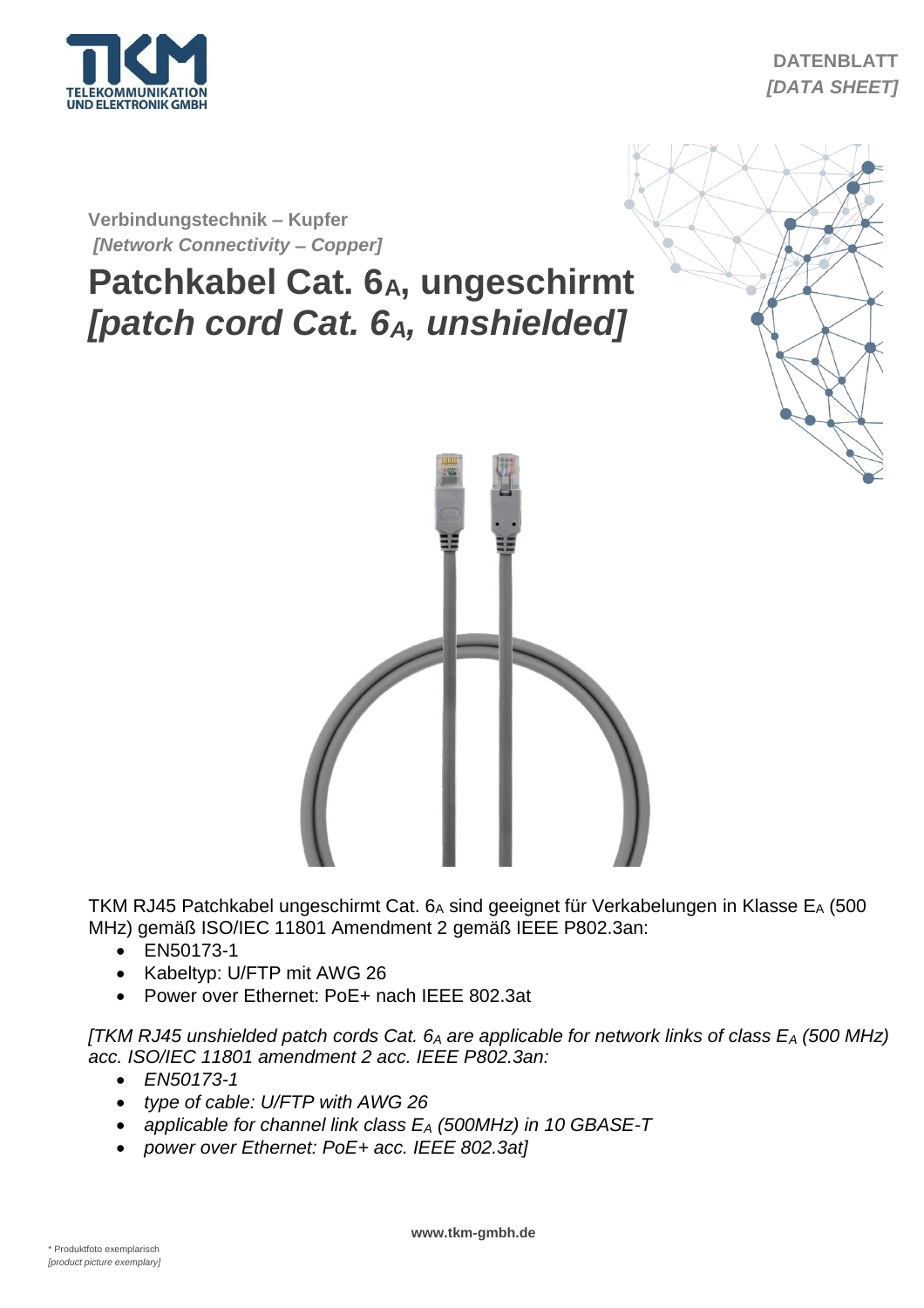## **Technische Daten** *[technical data]*

| Eigenschaften RJ45 Stecker<br>[characteristics RJ45 connector] |                                                                      |             |
|----------------------------------------------------------------|----------------------------------------------------------------------|-------------|
| <b>Farbe Steckerfront</b><br>[colour of connectors front]      | Transparent, nicht farbig<br>[transparent, uncoloured]               |             |
| <b>Material Steckerfront</b><br>[material connectors front]    | PC - Polycarbonat                                                    |             |
| <b>Material Kontakte</b><br>[contact material]                 | Phosphorkupfer<br>[phosphor copper]                                  |             |
| <b>Material Knickschutz</b><br>[material of boot]              |                                                                      |             |
| Material<br>[material]                                         | PVC (Polyvinylchlorid) umspritzt<br>[PVC (polyvinylchlorid) moulded] |             |
| Farbe Knickschutz<br>[colour boot]                             | In Kabelfarbe<br>[in the colour of the cable]                        |             |
| <b>Brandschutz</b><br>[fire performance]                       | <b>UL 94-V2</b>                                                      |             |
| Für Kategorie / Klasse<br>[for category / class]               | Cat. $6_A$                                                           | Class $E_A$ |
| <b>Sonstige Daten</b><br>[other data]                          |                                                                      |             |
| Anzahl Kontakte<br>[QTY of contacts]                           | 8                                                                    |             |

| <b>Eigenschaften: Kabel</b><br>[characteristics: cable]                                                                                                                 |    |
|-------------------------------------------------------------------------------------------------------------------------------------------------------------------------|----|
| Dimensionen / Zeichnung<br>[dimensions / drawing]                                                                                                                       |    |
|                                                                                                                                                                         | υu |
| * Umspritzungsdesign ist symbolisch dargestellt und kann vom Endprodukt abweichen<br>[design of connectors mould is symbolised and could be different to final product] |    |